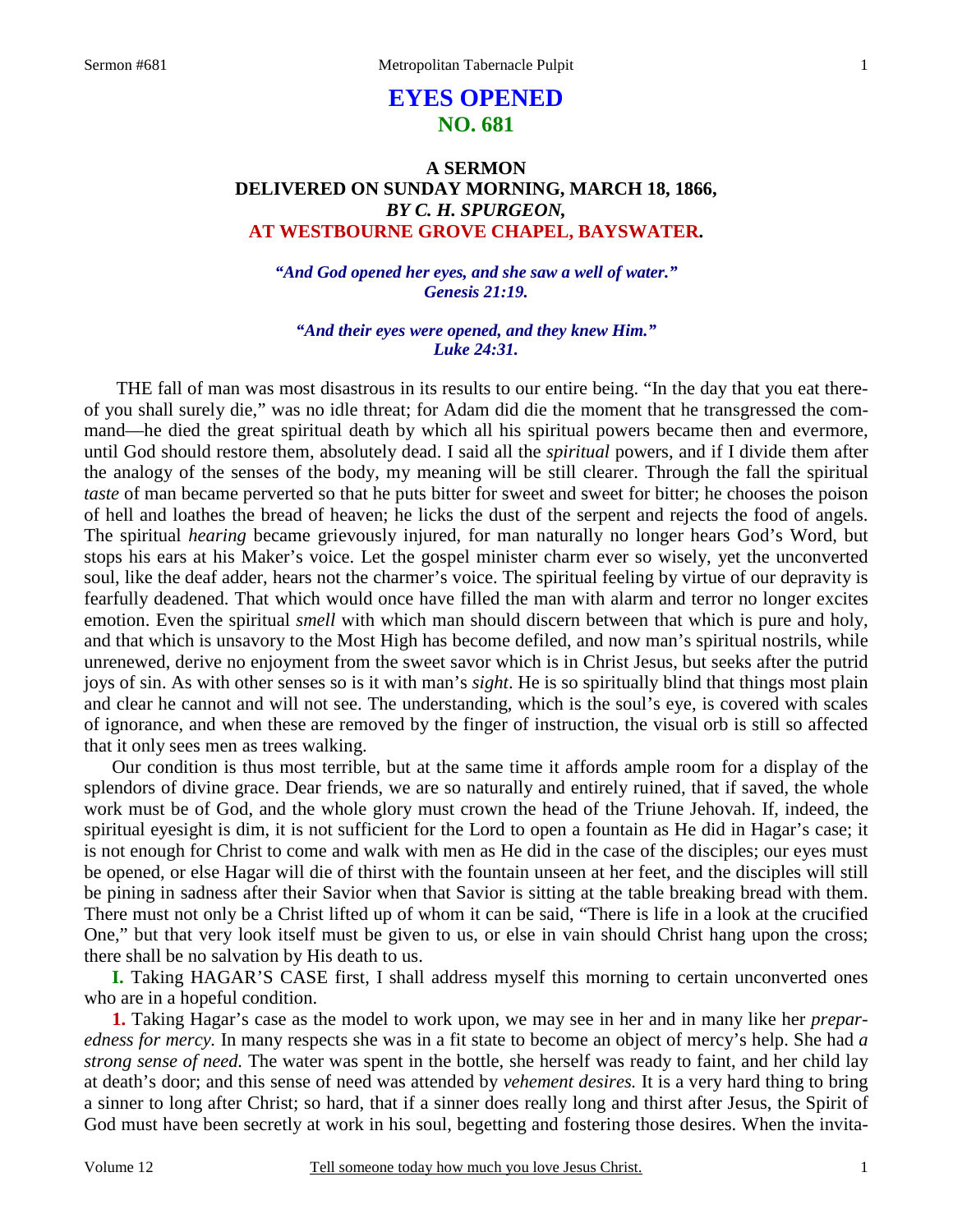### Eyes Opened Sermon #681

tion is given, "Ho, everyone who thirsts," you can honestly say, "That means me." That precious gospel invitation, "Whoever will, let him come," is evidently yours, for you do will eagerly and vehemently. The Searcher of all hearts knows that there is no objection in your heart either to be saved or to the way of being saved; no, rather you sometimes lift your hands to heaven and say, "O God! Would that I might say, 'Christ for me!'" You know that the water of life is desirable; you know more than that, you pine with an inward desire to drink of it. Your soul is now in such a state that if you do not find Jesus you never will be happy without Him. Like Toplady you sing—

### *"I will not be comforted Till Jesus comforts me."*

God has brought you into such a condition that you are like the magnetized needle which has been turned away from the pole by the finger of some passerby, and it cannot rest until it gets back to its place. Your constant cry is, "Give me Christ! Give me Christ, or else I die!" This is hopeful, but let me remind you that it alone will not save you. The discovery of a leak in a vessel may be preparatory to the pumping of the ship, and to the repair of the leak; but the discovery of the leak will not of itself keep the boat afloat. The fact that you have a fever is well for you to know, but to groan under that fever will not restore you to health. To desire after Christ is a very blessed symptom, but mere desires will not bring you to heaven. You may be hungering and thirsting after Christ, but hungering and thirsting will not save you; you must have Christ, for your salvation does not lie in your hungering and thirsting, nor in your humbling, nor in your praying—salvation is in Him who died upon the cross—and not anything in you. Yet these are hopeful signs, and so far I am thankful.

 Like Hagar you are *humbled, and brought to despair.* There was a time when you did not admit your need of a Savior; you found comfort enough in ceremonies, and in your own prayers, repentances, and so on. But now the water is spent in your bottle, and you are sitting down with Hagar wringing your hands and weeping in despair—a blessed despair! God bring you all to it! Despair is next door to confidence in Christ. Rest assured until we are empty, Jesus will never fill us; until we are stripped He will never clothe us; until self is dead Christ will not live in us.

 It is quite certain that in Hagar's case *the will* was right enough with reference to the water. It would have been preposterous, indeed, to say to Hagar, "If there is water are you willing to drink?" "Willing?" she would say, "look at my parched lips, hear my dolorous cries, look at my poor panting, dying child; how can you ask a mother if she is willing to have water while her baby is perishing for thirst?" And so with you; if I were to propose to you the question, "Are you willing to be saved?" you might look me in the face and say, "Willing? Oh sir, I have long passed beyond that stage! I am panting, groaning, thirsting, fainting, and dying to find Christ. If He would come to me this morning I would not only open both the gates of my heart and say, 'Come in,' but the gates are opened now before He comes; and my soul is saying, 'Oh, that I knew where I might find Him, that I might even come to His seat!'" All this is hopeful, but I must again remind you that to will to be rich does not make a man rich, and that to will to be saved cannot in itself save you. Panting after health does not restore the sick man though it may set him upon using the means, and so he may be healed; and with you, your panting after salvation cannot save you—you must get beyond all this to the great Physician Himself.

**2.** In the second place, *mercy was prepared* for Hagar, and is prepared for those in a like state. *There was water.* She thought it was a wilderness without a drop for her to drink, but there was water. Troubled Conscience, there is pardon. You think it is all judgment, thunder and thunderbolts, curses and wrath, but it is not so. There is mercy. Jesus died. God is able justly to forgive sinners. God was in Christ reconciling the world unto Himself, not imputing their trespasses unto them. He is a God ready to pardon, ready to forgive! There is forgiveness with Him that He may be feared. There is water, there is mercy. What is more, there is *mercy for you.* There is not only that general mercy which we are bound to preach to every creature, but for many of you whom I have described, I am persuaded that there is special mercy. Your names are in His book; He has chosen you from before the foundation of the world, though you do not know it. You shall be His—you ARE His. The hour is not far distant, when, washed in the fountain and made clean, you shall cast yourselves at the Savior's feet, and be His captives in the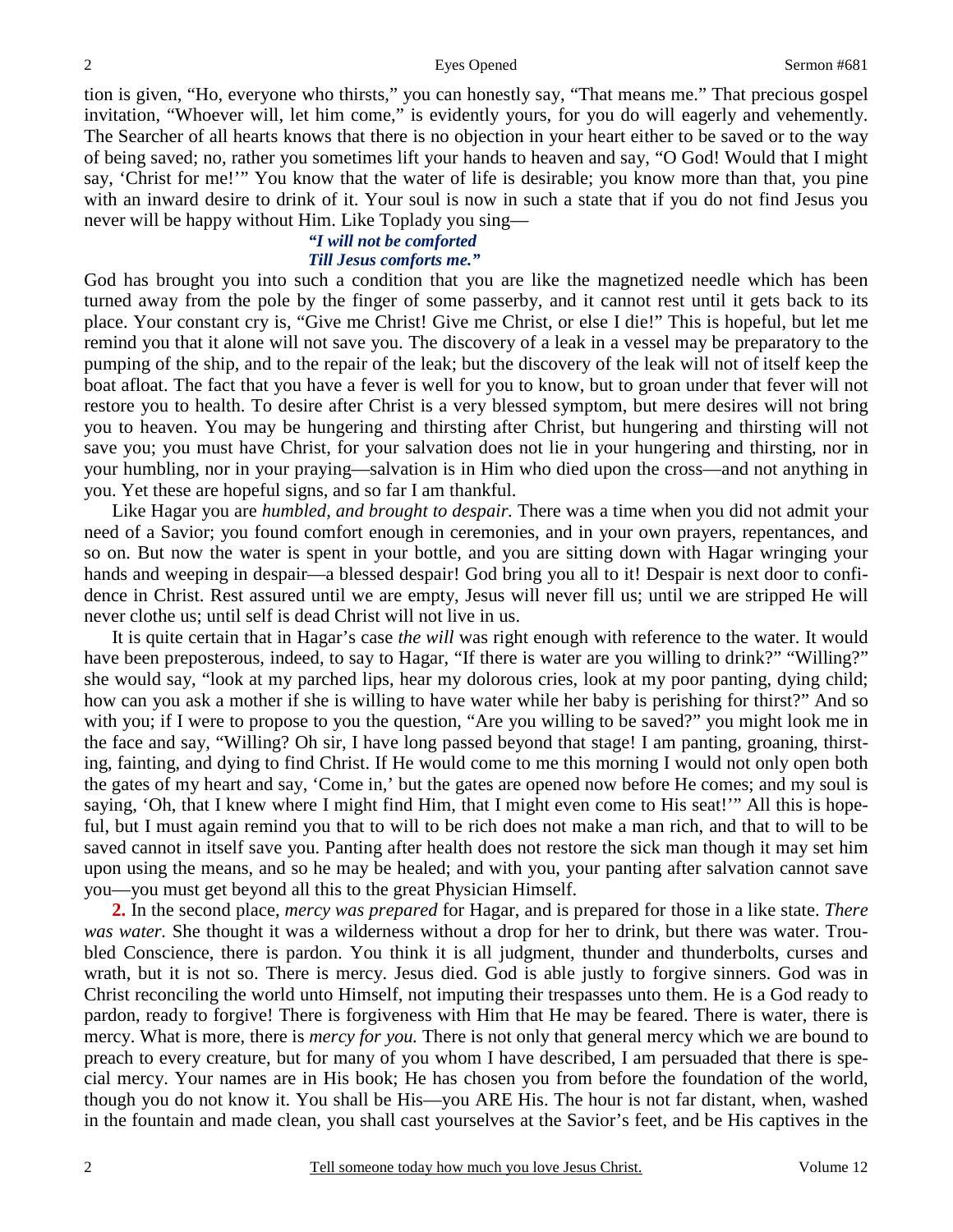3

bonds of love forever. *There is mercy for you now,* if you trust Jesus. The water was not created as a new thing to supply Hagar's thirst, it was there already. *If* she could have seen it she might have had it before, but she could not see it. There is mercy, there is mercy for you. All that is needed is that you should see it, poor troubled conscience, and if you could have seen it, there would have been no necessity whatever that you should have been so long a time as you have been in despair, and doubt, and fear.

*The water was near to Hagar;* and so is Christ near to you, my dear friend, this morning. The mercy of God is not a thing to be sought for up yonder among the stars, or to be discovered in the depths— it is near you, it is even in your mouth and in your heart. The Savior who walked along the streets of Jerusalem is in these aisles and in these pews this morning; a God ready to forgive, waiting to be gracious. Do not think of my Master as though He had gone up to heaven out of your reach, and had left no mercy behind Him. Let me tell you that He is as near in spirit now as He was to the disciples when He spoke to them at Emmaus. Oh that you could see Him! He is "the same yesterday, today, and forever." He is passing by; cry to Him, you blind man, and you shall receive your sight! Call to Him, you deaf! Speak; even you whose lips are dumb, His ears can hear your soul's desires. He is near; only believe in His presence, and trust His grace, and you shall see Him; but remember, that your seeing Him will not create the Savior nor the salvation; the Savior is here already, and the salvation is even now finished—but your seeing Him by faith will give you joy and comfort. The water in Hagar's case was not only near, *but it was accessible.* She took the bottle and she dipped it in the stream, and filled it to the brim, and gave some to the child to drink. Poor awakened sinner, mercy is within your reach. God the Holy Spirit has placed you where mercy is within your immediate reach. It is a notion abroad that the act of faith is very mysterious. Now faith, so far as it is an act of man, (and an act of man it most certainly is, as well as the gift of God, for "with the heart *men* believe"), is one of the simplest acts of the human intellect. To trust Jesus, to lean with the soul upon Him, just as with my body I am leaning on this rail; to make Him all my confidence and all my rest, needs no learning, no previous education, needs no straining or mental effort. It is such an action that the baby and the suckling may glorify God by it. The faith of Sir Isaac Newton, with all his learning, is not a whit more saving or less simple than the faith of the child of three years old, if brought to rest on Christ alone. The moment the dying thief looked to the crucified and said, "Lord remember me," he was as saved as Paul when he could say, "I have fought a good fight, I have finished my course." You are saved the *moment* you trust Christ.

 I am very anxious to be understood, and therefore I am trying to speak very simply, and to talk right home to those whom I am driving at. My own case is to the point. I was for some few years, as a child, secretly seeking Jesus. If ever heart knew what the bitter anguish of sin was, I did, and when I came to understand the plan of salvation by the simple teaching of a plain, illiterate man, the next thought I had after joy that I was saved, was this—"What a fool I was not to trust Jesus Christ before!" I concluded that I never could have heard the gospel, but I think I was mistaken. I think I must have heard the gospel thousands of times, but did not understand it. I was like Hagar with my eyes closed. We are bound to tell you every Sunday that trusting Jesus Christ is the way of salvation, but after you have heard that 50,000 times, you really will not even understand what we mean by it till the Spirit of God reveals the secret; but when you do but know it and trust in Jesus, simply as a child would trust his father's word, you will say of yourself, "How could it be? I was thirsty with the water rippling at my feet. I was famishing and perishing for hunger, and the bread was on the table in front of me. I was fretting as though there were no entrance into heaven, but there stood the door wide open right before me, if I could but have seen it!" Trust yourself to Christ to save you, and He must save you; He never refused to save a single trustful spirit. No, I will improve upon it: "Trust Him, *you are saved."* The moment you begin to live by faith in His dear Son, there is not a sin left in God's book against you.

**3.** We pass on, then, in the third place to notice that although Hagar was prepared and mercy was prepared, *yet there was an impediment in the way,* for she could not see the water. There is also an impediment in your way. Hagar had a pair of bright beaming eyes, I will be bound to say, and yet she could not see the water; and men may have first-rate understandings, but not understand that simple thing faith in the Lord Jesus Christ. You do not suffer so much from lack of power to understand faith as from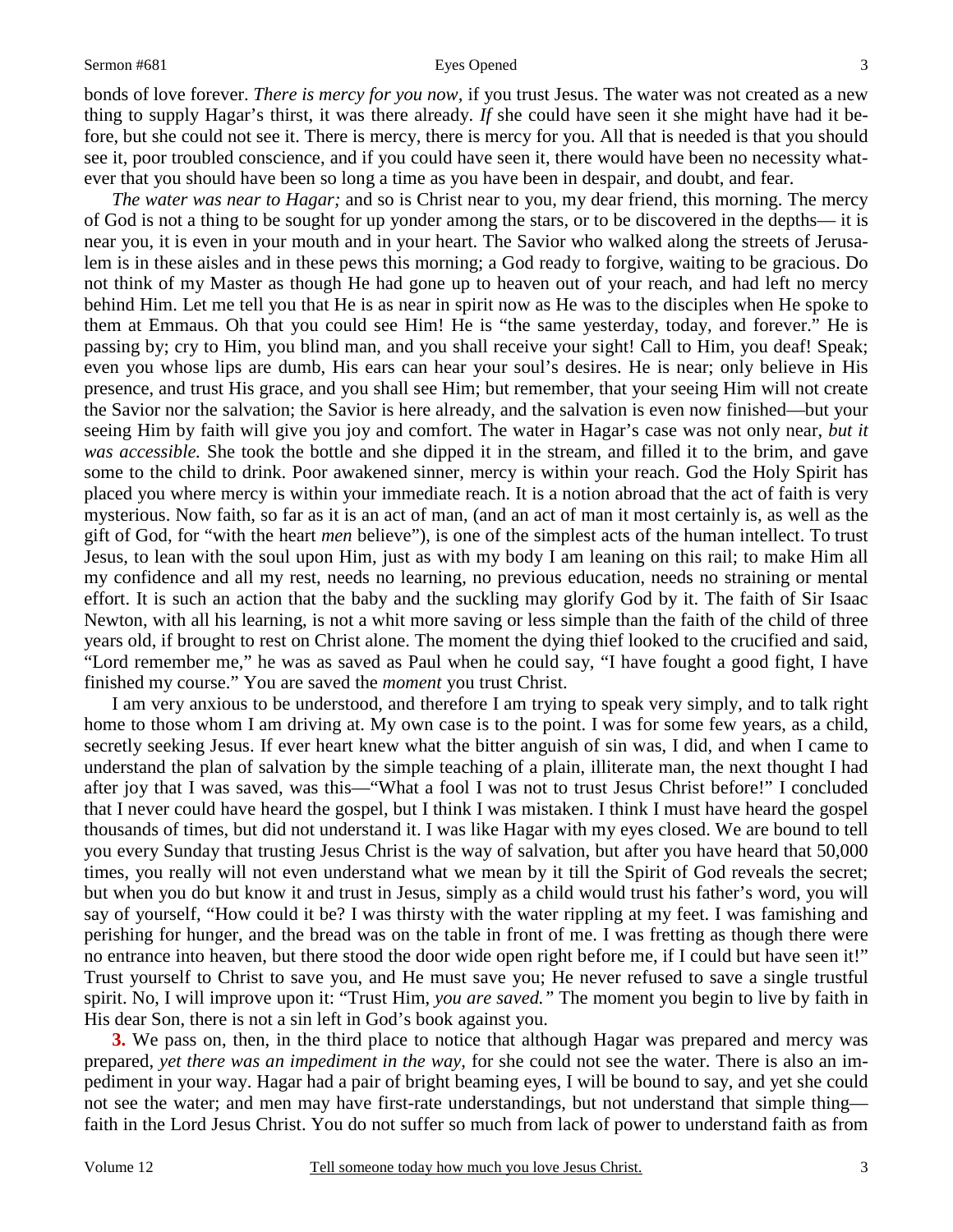### Eyes Opened Sermon #681

a kind of haze which hovers over your eyes to prevent their looking into the right place. You continue to imagine that there must be something very singular for us to feel in order to have Eternal life. Now this is all a mistake! Simple trust in Jesus has this difficulty in it that it is not difficult, and therefore the human mind refuses to believe that God can intend to save us by so simple a plan. What blindness is this! So foolish and so fatal! Is not this ignorance partly caused by *legal terrors?* Master Bunyan, who had a keen insight into spiritual experience, says that Christian was so troubled with the burden on his back, that in running he did not look well enough to his steps. Therefore, being much tumbled up and down in his own mind, as he says, he also tumbled into the Slough of Despond. You may have heard the thunder of God's law so long that you cannot hear anything so soft and sweet as the invitation of the loving Jesus. "Come and welcome! Come and welcome!" is unheard because of the din of your sins.

 The main reason I think, however, why some do not attain early to peace is because they are *looking for more than they will get,* and thus their eyes are dazzled with fancies. You have been reading of somebody's life, and you have said, "I should like to feel like that man," so you will one of these days, but you must not hope to be like that man before you are saved. You who dare not take Christ because you are not a full-grown Christian, be content to be a baby first; be satisfied to go through the seed state, and the blade state, and the ear state, and then you will get to be the full corn in the ear. Be content to begin with Christ and with Christ, alone. I verily believe some of you expect that you will experience a great shock, or a superhuman delirium of horror. You have an idea that to be born-again is something to make the flesh creep or the bones shiver—an indescribable sensation, quite out of the compass of human feeling. Now believe me, that to be born-again involves the ending of superstition and living by feeling, and brings you into the world of plain and simple truth where fools need not err. "Whoever believes in Him is not condemned." If you can understand that and claim it as your own, you are born-again; but though you should understand all human mysteries, if you are not born-again you could not truly understand that simplest of all teachings, "He who believes and is baptized shall be saved."

 Again, I am afraid some persons with the water at their feet, do not drink it because of the *bad directions* that are given by ministers. When a minister closes up an address to the unconverted with this exhortation—"Now, my dear friends, go home and pray," that is a very right exhortation; but it is given to the wrong people, and in the wrong place. I do not say to you this morning, I *dare* not say to you, as though it were the gospel message, "Go home and pray." I hope you will pray! But there is another matter to come before prayer, namely, *faith in Jesus.* When Christ told His disciples to go and preach the gospel to every creature, He did not say to them, "He that prays shall be saved," though that would be true if he prayed aright, but Christ said, "He who *believes* shall be saved." Your present duty is not praying, but *believing*. You are to look to Jesus Christ upon the cross just as the poor serpent-bitten Israelites looked to the bronze serpent and lived. Your praying will not do you a farthing's worth of good if you refuse to trust Jesus Christ. When you have trusted Jesus Christ, prayer will become your breath, your native air—you will not be able to live without it; but prayer, if put in the place of a child-like trust in Jesus, becomes an antichrist. It is not going to places of worship, or Bible reading which saves. I am not depreciating these duties, but I am putting them in their proper position. It is depending upon the Lord Jesus Christ alone which is the true vital act by which the soul is quickened into spiritual life. If you, trusting in Christ, do not find peace and pardon, the gospel which I preach is a lie, and I will renounce it; but then the Bible would be false, also, for it is from that Book my message comes. This is the gospel which we have received, and which Christ has sent us to preach—that whoever believes in Him is not condemned.

 Now why do you hurry about after this and that? Why follow this man's and that man's directions? Why look to your baptism and confirmation? Why do you go about to your church-goings and your chapel-goings, your Bible-readings, and your praying, your good works about this and about the other they are all but dross and dung if you put them in the place of Christ! But Christ Jesus, if you rest on Him, is precious, and after your receive Him, your works and your prayers shall become precious too, because they will be performed through faith in Him; but until you come to Him, they are all nothing

4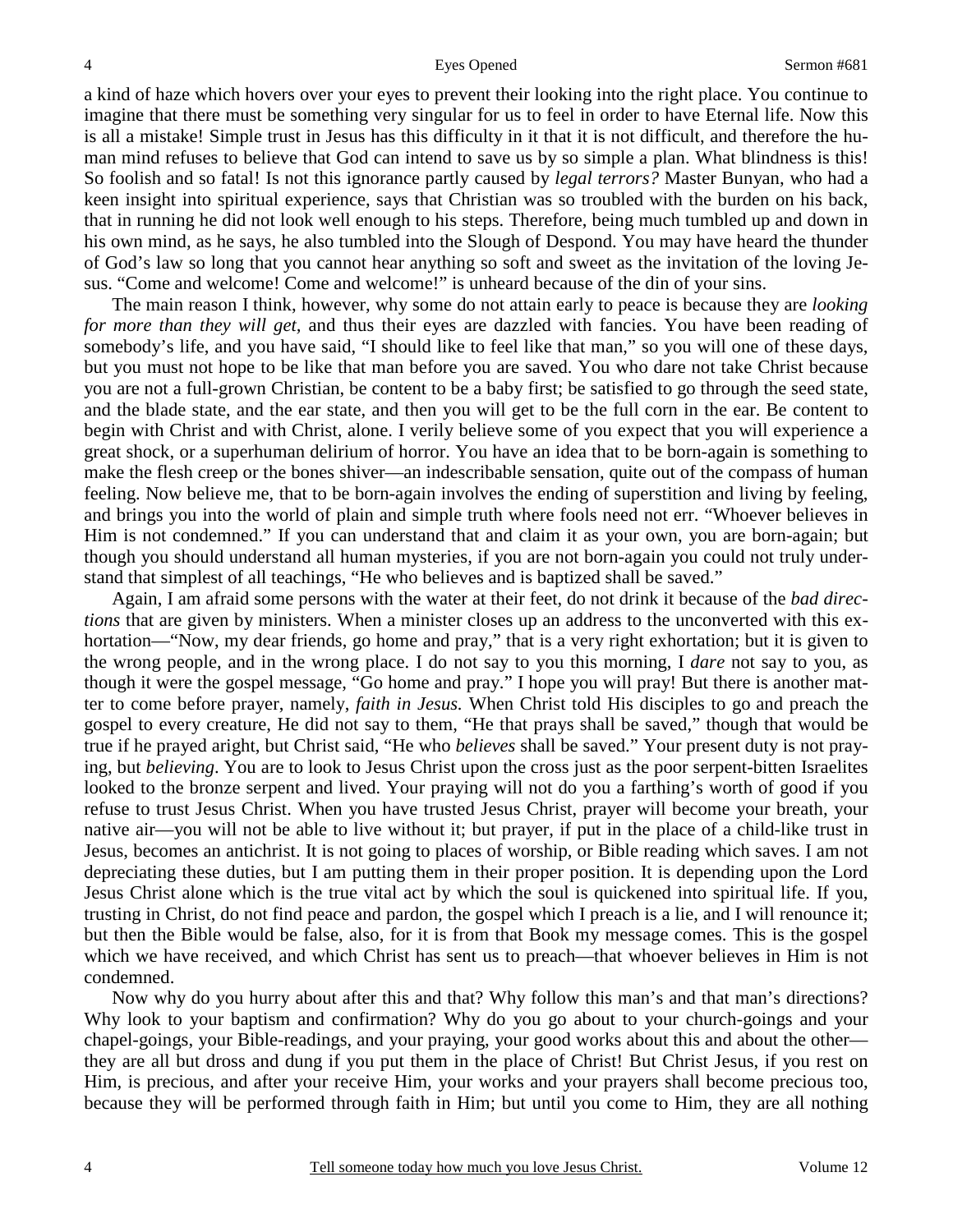and vanity, unacceptable in the sight of God, because you put them into the place which should be occupied by the Savior.

**4.** I feel certain that there are some here upon whom the Lord intends to work this morning—so we will speak, in the fourth place, upon *the divine removal of the impediment*. Hagar's blindness was removed *by God.* No one else could have removed it. God must open a man's eyes to understand practically what belief in Jesus Christ is. That simple truth of God—salvation by trust in Jesus Christ—still remains a point too difficult to be seen; until the whole power of Omnipotence is made to bear upon the intellect, man does not really comprehend it. But while this was divinely removed, it *was removed instrumentally*. An angel spoke out of heaven to Hagar. It matters little whether it is an angel or a man—*it is the Word of God* which removes the difficulty. Dear friend, I pray that the Word of God may remove your unbelief. May you see today the light of Jesus Christ by simply trusting Him. I believe there are some who are saved who still are afraid they will be lost; I have heard of a butcher who at his work was accustomed to put his candle in a little candlestick which was tied by a belt around his forehead. One day he needed his candle in his hand, and he looked all around his slaughterhouse for it by the light of the candle on his forehead. He looked about everywhere to find it and, of course, he could not have looked at all if he had not had the light which he looked for already. Many a man is looking within himself to see the evidence of divine grace when his anxiety and the very light by which he looks ought to be sufficient evidence. I hope there are many of you who are just on the verge of salvation without knowing it. I looked last Friday night at a very remarkable sight, the burning of a huge rug factory. I was returning home from my Master's work, when I saw a little blaze, and in an incredibly short time a volume of fire rolled up in great masses to the skies! Why did it blaze so suddenly? Why, because for months before many men had been busily employed in hanging up the rugs, and saturating the building in combustible materials. I do not mean with the intention of starting a fire, but in the ordinary course of their work, and in due time, when the first spark came, it immediately grew into a great sheet of flames. So, sometimes, when the gospel is faithfully preached, a sinner gets present peace and pardon, and he is so full of joy his friends cannot make him out, his progress is so rapid. But remember that God has been mysteriously at work months before in that man's heart, preparing his soul to catch the heavenly flame, so that there was only a spark needed, and then up rolled the flames to heaven! Oh that I could be that spark to some heart in whom God has been working this morning, but HE alone can make me so. I noticed when that factory was on fire from top to bottom, that it seemed to glow like pure gold, or like transparent glass, and then I expected to see it fall, and by-and-by fall it did, for after about half-an-hour, all of a sudden, one timber went over and the whole mass fell with a tremendous crash!

 I venture to compare that final crash with the actual salvation of a soul long prepared by God's grace to receive it. The heart has been glowing with a divine desire, a heavenly flame for even months and years, and then at last in a moment the final movement is made, and doubts and fears and sins fall to the ground, and there is room to build a temple for the living God. May it be so with you this morning! There has been much preparatory work in you, for you are brought to long after the Savior, and you are desirous to be saved by Him. There He is! Take Him! Take Him! The cup of water is put before you. Drink it! No need to wash your mouth first, or to change your garments. Drink it at once! Come to Jesus as you are!—

### *"Come and welcome, sinner, come!"*

**II.** Oh that the Spirit of God would give me power from on high while I try to talk to the saints from the second case—that of the disciples in Luke 24:31. This is no Hagar, but "Cleopas and another disciple." And yet these two suffered under the same spiritual blindness as Hagar, though not, of course, in the same phase of it. Carefully observe the case of these disciples, for I believe it is often our own. *They ought to have known Jesus* for these reasons. *They were acquainted with Him,* they had been with Him for years in public and in private, and they had heard His voice so often that they ought to have remembered its tones. They had gazed upon that marred face so frequently that they ought to have distinguished its features. They had been admitted into His privacy, and they ought to have known His habits. That Savior walking there ought not to have been *incognito* to them though He was to the rest of men.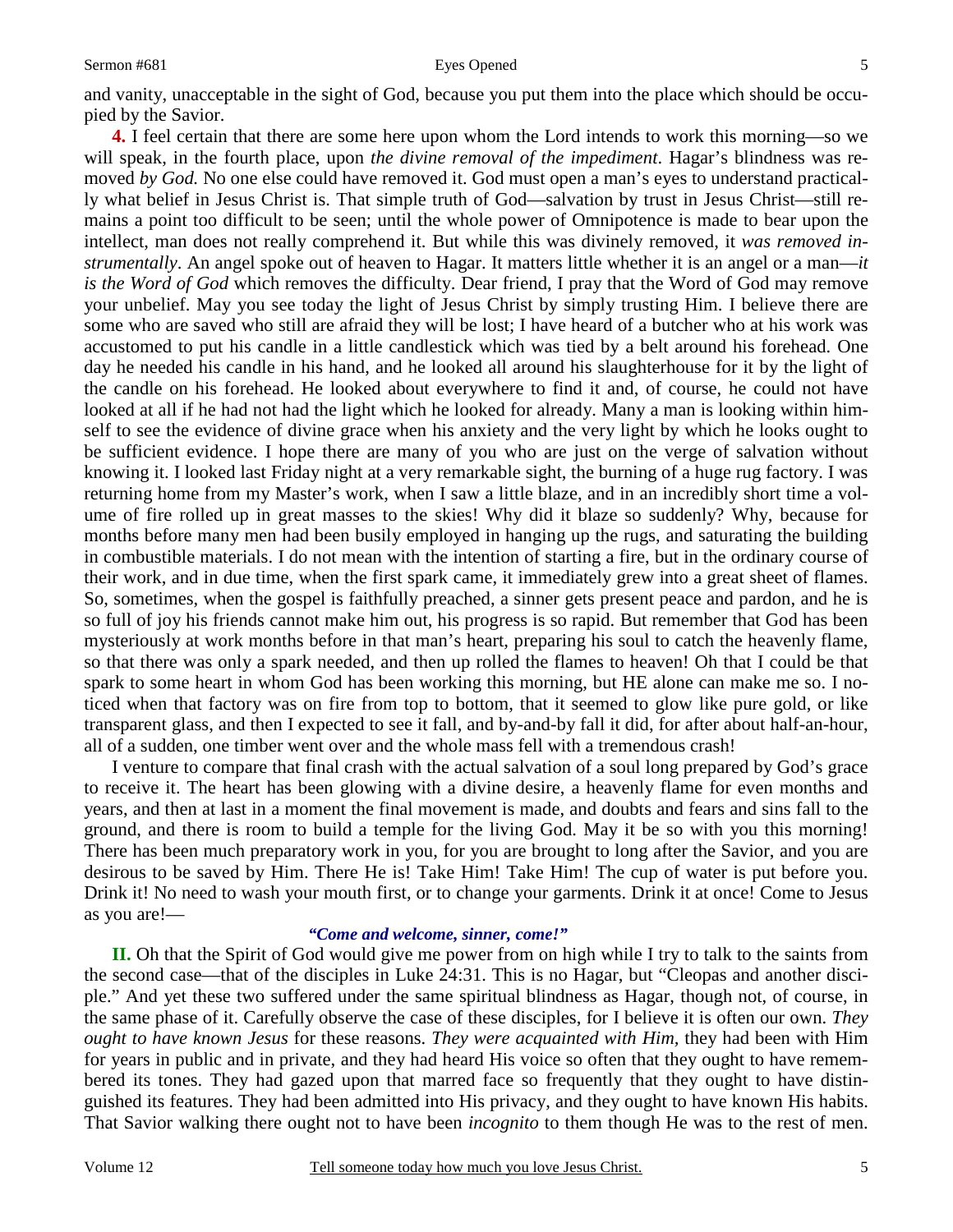So it is with us. Perhaps you have not found Jesus Christ lately. You have been to His table, and you have not met Him there; you are in a dark trouble this morning, and though He says, "It is I, be not afraid," yet you cannot see Him there. Brothers and sisters, we ought to know Christ, we ought to discover Him at once. We know His voice, we have heard Him say, "Rise up, My love, My fair one, and come away." We have looked into His face, we have understood the mystery of His grief, and we have leaned our head upon His bosom. Some of you have had an experience of 15 or 20 years, some of 40 or 50 years; and yet, though Christ is near, you do not know Him this morning, and you are saying, "Oh that I knew where I might find Him!"

 They ought to have known Him because *He was close to them*. He was walking with them along the same road, he was not up on a mountain at a distance. Even then they ought to have known Him, for He was there in the same way with them; and at this hour Jesus is very near to us, sympathizing with all our griefs—

### *"In every pang that rends the heart, The Man of Sorrows has His part."*

He bears and endures with us still, though now exalted on glory's Throne in heaven. If He is here, we ought to know Him. If He is close to His people every day, and in their affliction is afflicted, we ought to perceive Him. Oh, what poor vision is this, that Christ should be near, our own well-beloved Redeemer, and yet we should not be able to detect His presence!

 They ought to have seen Him because *they had the Scriptures to reflect His image*, and yet how possible it is for us to open that precious Book and turn over page after page of it, and not see Christ. They talked concerning Christ from Moses to the end of the prophets, and yet they did not see Jesus. Dear child of God, are you in that state? He feeds among the lilies of the Word, and you are among those lilies, and yet you do not see Him. He is accustomed to walk through the glades of Scripture and to commune with His people, as the Father did with Adam in the cool of the day, and yet you are in the Garden of Scripture but cannot see your Lord, though He is there and is never absent. What is more, these disciples ought to have seen Jesus, *for they had the Scriptures opened to them*. They not only heard the Word, but they understood it. I am sure they understood it, *for their hearts burned within them* while He spoke with them by the way. I have known what it is, and so have you, to feel our hearts burn when we have been thinking of the precious truth of God, and yet we have said, "Oh that I could get at *Him!"* You have heard of election, and you have wondered to yourself whether you should ever see again the face of God's first elect one. You have heard of the atonement, and the mournful story of the cross has ravished you, but you have gone from page to page of Scripture doctrine, and have received it and felt its influence, and yet that best of all enjoyments, communion with the Lord Jesus Christ, you have not comfortably possessed. There was another reason why the disciples ought to have seen Him, namely that *they had received testimonies from others about Him.* "But we trusted that it had been He which should have redeemed Israel: and beside all this, today is the third day since these things were done. Yes, and certain women of our company, which were early at the sepulcher, made us astonished, for when they found not His body, they came, saying, that they had also seen a vision of angels, which said that He was alive." There He was close to them. Oh, it is so strange that in the ordinances of God's house Jesus should be there, and yet in sad intervals our hearts should get so cold and so worldly that we cannot see Him. It is a blessed thing to want to see Him, but oh, it is better still to see Him. To those who seek Him He is sweet; but to those who find Him, He is dear beyond expression. In the prayer meeting you have heard some say, "If ever I loved You, my Jesus, 'tis now," and your hearts burned within you as they thus spoke, and yet you could not say the same yourself. You have been up in the sick-chamber, and you have heard the dying saint sing—

> "*I will love You in life, I will love You in death, And praise You as long as You lend me breath; And say when the death-dew lies cold on my brow, If ever I loved You, my Jesus, 'tis now."*

 You have envied that dying saint because you could not just then feel the same confident love; well this is strange, passing strange, it is amazing—a present Savior, present with His own disciples who

6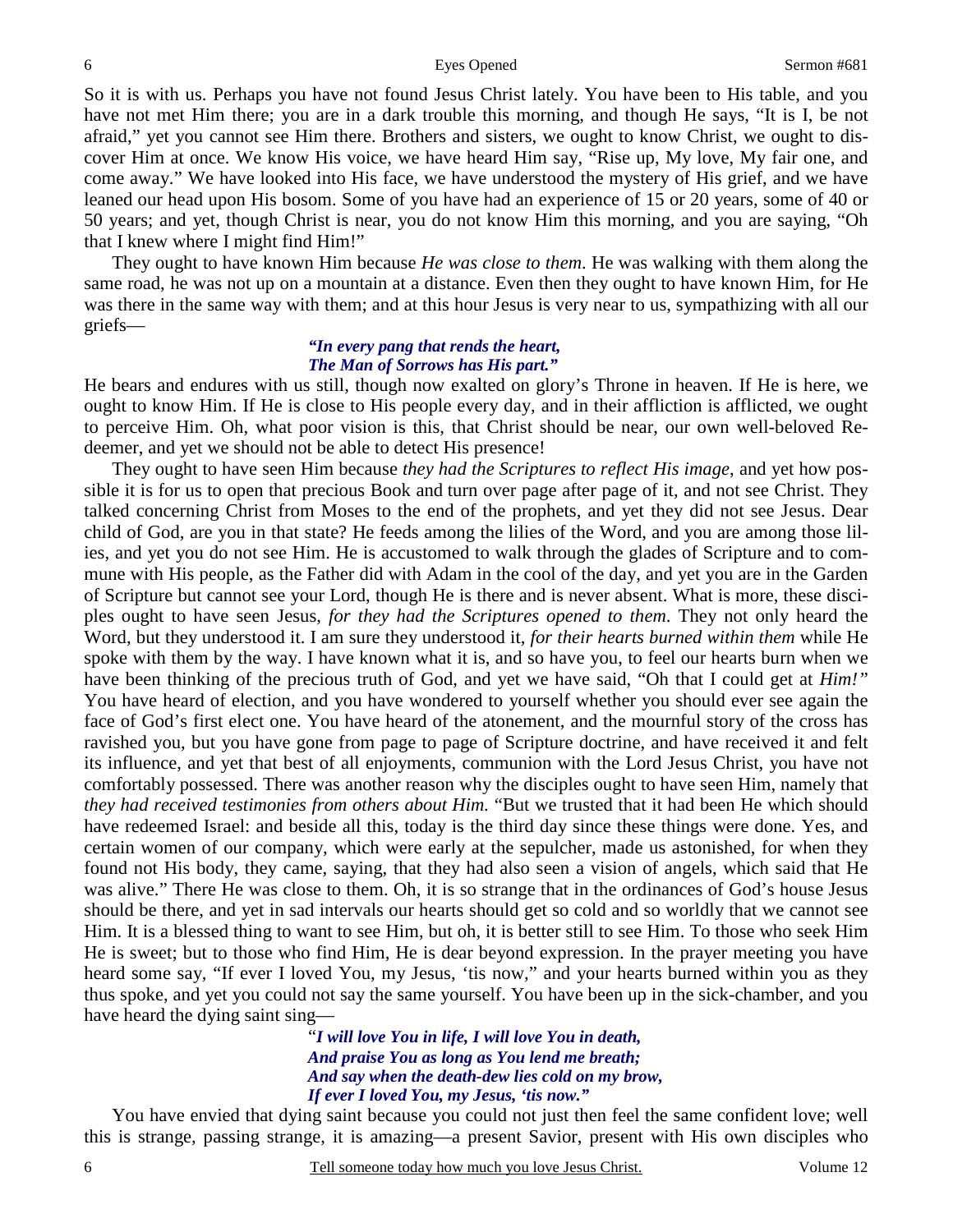### Sermon #681 Eyes Opened

have long known Him, and who long to see Him, and yet their eyes are shut so that they cannot discover Him. Why do we not see Him? I think it must be ascribed in our case to the same as in theirs, namely, *our unbelief.* They evidently did not expect to see Him, and therefore they did not discover Him. Brothers and sisters, to a great extent in spiritual things we shall get what we expect. The ordinary preacher of the gospel does not expect to see present conversions, and he does not; but there are certain brothers I have known who have preached with the full faith that God would convert souls, and souls have been converted. Some saints do not expect to see Christ. They read the life of Madame Guyon, and her soulenchanting hymns, and they say, "Ah, this was a blessed woman." They take down the letters of Samuel Rutherford, and when they read them through, they say, "Enchanting epistles! A strange, marvelously good man was this." It does not enter into their heads that they may be as Madam Guyon, and that they may have as much nearness to Christ, and as much enjoyment as Samuel Rutherford. We have got into the habit of thinking the saints gone by stand up in elevated niches for us to stare at them with solemn awe, and fancy that we can never attain to their elevation. Brothers and sisters, they are elevated, certainly, but they beckon us to follow them, and point to a something beyond! They invite us to outstrip them, to get greater nearness to Christ, a clearer sense of His love, and a more ravishing enjoyment of His presence. You do not expect to see Christ, and therefore you do not see Him, not because He is not there to be seen, but because your eyes are shut through your unbelief! I do not know any reason why we should not be full of joy this morning; every believing soul among us. Why hang those harps on the willows, beloved? You have a trial, you say. Yes, but Jesus is in it! He says, "When you pass through the rivers, I will be with you, the floods shall not overflow you." Why not rejoice then, since the dear Shepherd is with you? What matters it though there are clouds? They are full of rain when He is there, and they shall empty themselves upon the earth. Up, my brothers and sisters, up! With everything that may discourage and cast you down, you have 10 times as much to encourage and lift you up! He loved you, and gave Himself for you; His blood has cleansed you; His righteousness has clothed you; His grace has decked you with jewels. This world and the world to come are yours, and Christ who is better than both worlds is yours forever and ever! Take down those harps and strike the strings with glad fingers, and wake them into melodies of joy!

 Now, dear friends, I am sure it is the duty of every Christian, as well as his privilege, to walk in the conscious enjoyment of the love of the Lord Jesus Christ; and it may be that you came here on purpose that you might begin such a walk. The disciples had walked a long way without knowing Christ, but when they sat at His table, it was the breaking of bread that broke the evil charm, and they saw Jesus clearly at once. Do not neglect that precious ordinance of the breaking of bread! There is much more in it than some suppose. Sometimes when the preaching of the Word affords no joy, the breaking of bread might—and when reading the Word does not yield consolation, a resort to the Lord's Table might be the means of comfort. It may even happen that some other neglected means may be that which God intends to bless to your soul. I am afraid many of God's servants are in darkness because they have neglected known duties. The windows of Christ's palace are many, and He would not have one of them blocked up; and if you block up one window, it may be that He will say, "I will never show My face at any but that. I will make My servants take down that shutter, that the Light of God may shine through." There is nothing in any ordinance of itself, but there may be much sin in your neglecting it. There is nothing, for instance, in the ordinance of believers' baptism, and yet, knowing it to be a prescribed duty in God's Word, it may be that the Lord will never give you a comfortable sense of His presence till you yield to your conscience in that matter. But, waiving all that point, what you need is to see Him! Faith alone can bring you to see Him. Make it your prayer this morning, "Lord, open my eyes that I may see my Savior present with me, and after once seeing Him may I never let Him go. From this day forth may I begin, like Enoch, to walk with You, and may I continue walking with You till I die, that I may then dwell with You forever." I find it very easy to get near to God compared with what it is to stay near. Enoch walked with God 400 years; what a long walk that was! What a splendid journey through life! Why should you not begin, dear Christian brothers and sisters, today, if you have not begun, and walk with God through the few years which remain?